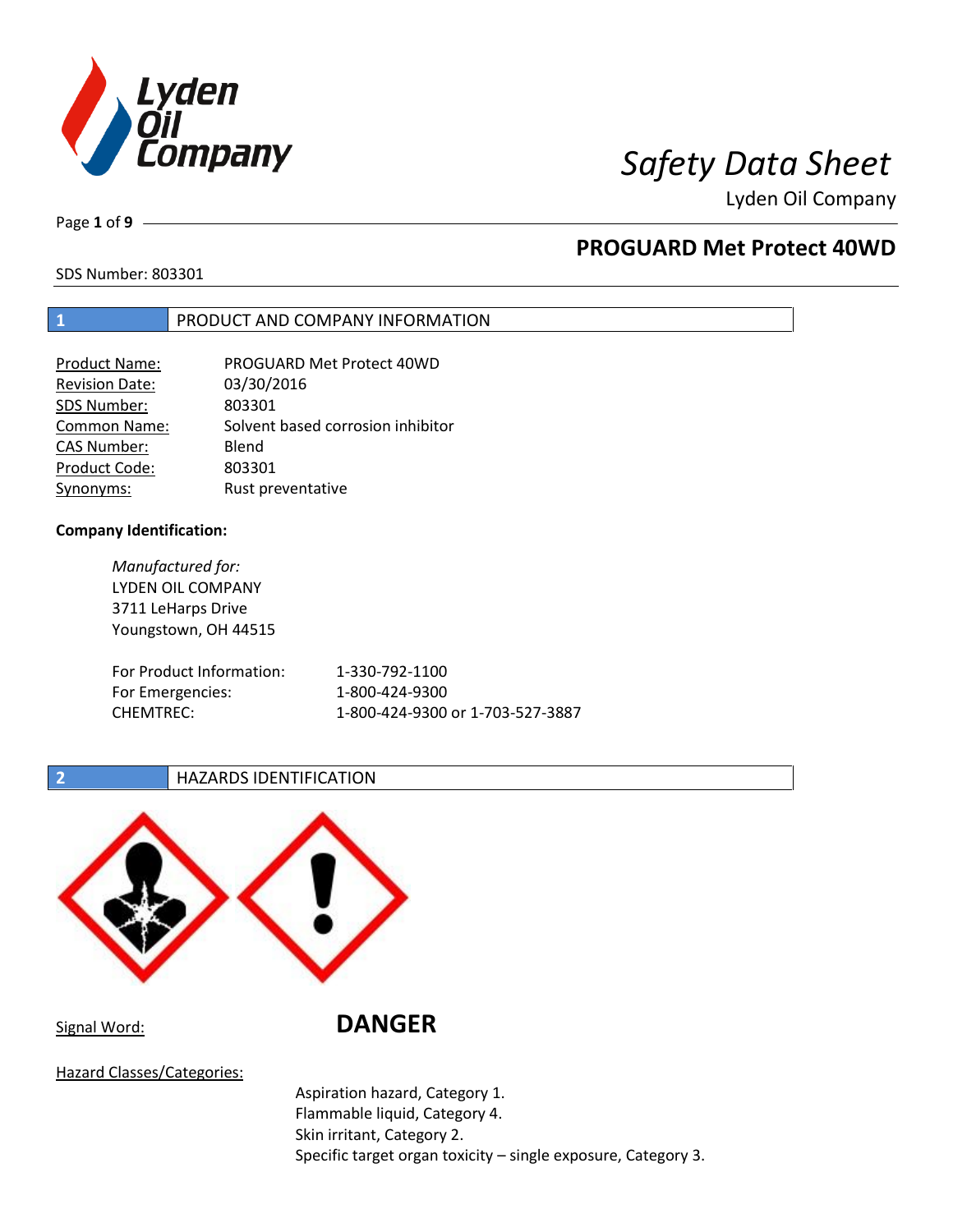

## SDS Number: 803301

Page **2** of **9**

# **PROGUARD Met Protect 40WD**

| Hazard Statement(s):            |                                                                                |
|---------------------------------|--------------------------------------------------------------------------------|
|                                 | H304: May be fatal if swallowed and enters airways.                            |
|                                 | H227: Combustible liquid.                                                      |
|                                 | H315: Causes skin irritation.                                                  |
|                                 | H336: May cause drowsiness or dizziness.                                       |
| <b>Precaution Statement(s):</b> |                                                                                |
|                                 | P101: If medical advice is needed, have product container or label at<br>hand. |
|                                 | P102: Keep out of reach of children.                                           |
|                                 | P103: Read label before use.                                                   |
|                                 | P301+310: IF SWALLOWED: Immediately call a POISON                              |
|                                 | CENTER/doctor. Do not induce vomiting.                                         |
|                                 | P304+340: IF INHALED: Remove person to fresh air and keep                      |
|                                 | comfortable for breathing.                                                     |
|                                 | P302+352: IF ON SKIN: Wash with plenty of soap and water.                      |
|                                 | P361+364: Take off immediately all contaminated clothing and wash              |
|                                 | it before reuse.                                                               |
|                                 | P261: Avoid breathing dust/fumes/gas/mist/vapors/spray.                        |
|                                 | P210: Keep away from heat, hot surfaces, sparks, open flames and               |
|                                 | other ignition sources. No smoking.                                            |
|                                 | P370+378: In case of fire: Use dry chemical or foam to extinguish.             |
|                                 | P410+403: Protect from sunlight. Store in a well-ventilated place.             |
|                                 | P501: Dispose of contents/container in accordance with                         |
|                                 | local/regional/national/international regulation.                              |
| Other Hazard Statement(s):      |                                                                                |
|                                 | -NFPA Ratings:                                                                 |
|                                 | Health = $1$                                                                   |
|                                 | Fire $= 2$                                                                     |

Reactivity = 0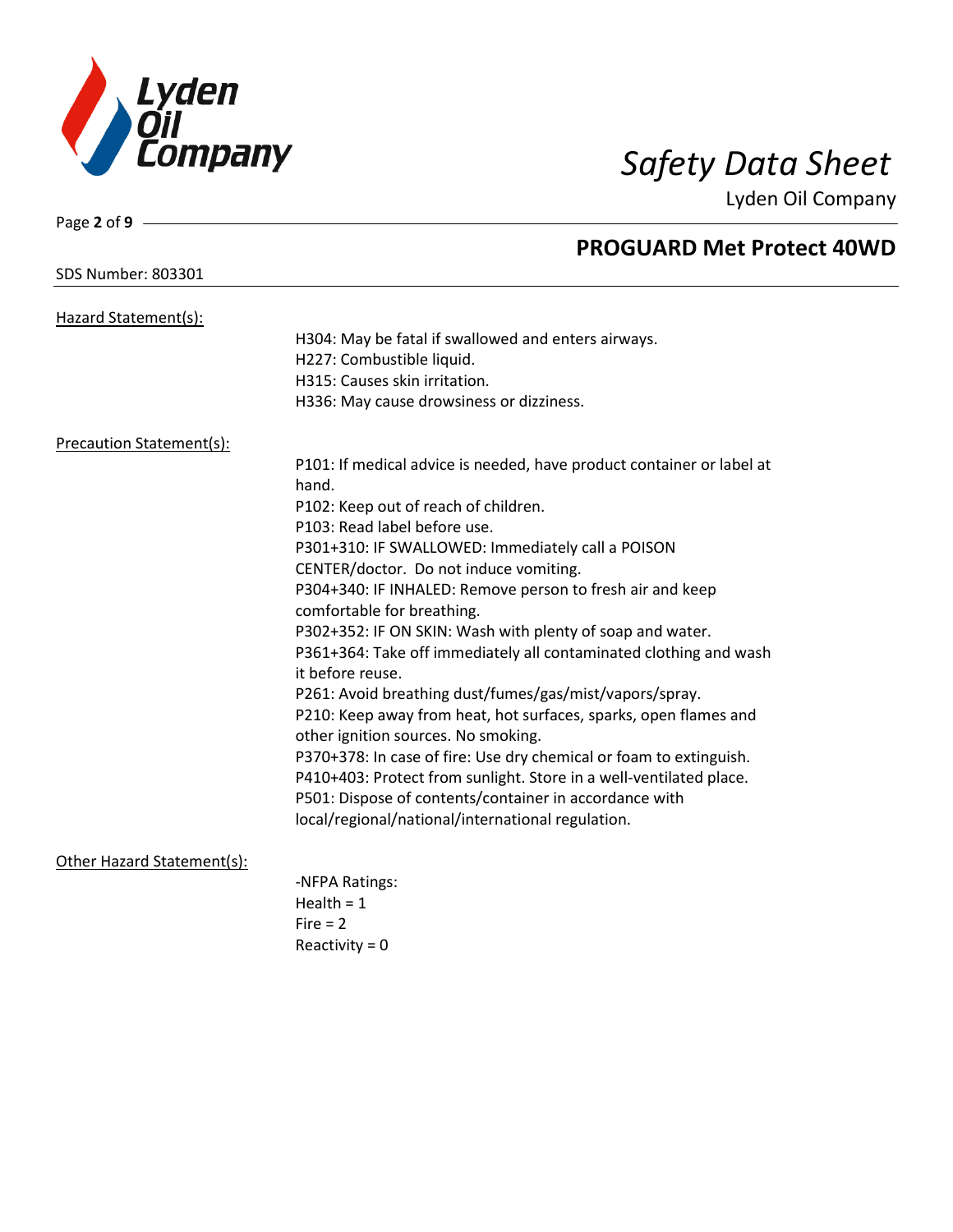

Page **3** of **9**

# **PROGUARD Met Protect 40WD**

SDS Number: 803301

## **3** COMPOSITION / INFORMATION ON INGREDIENTS

Ingredients:

*Mixture of the substances listed below with nonhazardous additions.*

| <b>Chemical Name</b>                                   | <b>CAS Number</b> | Percentage |
|--------------------------------------------------------|-------------------|------------|
| Distillates (petroleum), hydrotreated heavy naphthenic | 64742-52-5        | $30$       |
| Distillates (petroleum), hydrotreated light            | 64742-47-8        | < 80       |

*\*Any concentration shown as a range is to protect confidentiality or is due to batch variation.*

**4** FIRST AID MEASURES

### Description of First Aid Measures:

| Inhalation:          |                                                                                                                                                                                                                                                                                                            |
|----------------------|------------------------------------------------------------------------------------------------------------------------------------------------------------------------------------------------------------------------------------------------------------------------------------------------------------|
|                      | Remove victim to fresh air and keep at rest in a position comfortable<br>for breathing. If the victim has difficulty breathing or tightness of the<br>chest, is dizzy, vomiting or unresponsive, give oxygen with rescue<br>breathing or CPR as required and transport to the nearest medical<br>facility. |
| <b>Skin Contact:</b> |                                                                                                                                                                                                                                                                                                            |
|                      | Flush skin with water, wash with soap and water. Remove<br>contaminated clothing. Do not reuse clothing until cleaned. If material<br>is injected under the skin, transport to the nearest medical facility for<br>additional treatment.                                                                   |
| Eye Contact:         |                                                                                                                                                                                                                                                                                                            |
|                      | Flush eyes with running water for at least 15 minutes. If redness,<br>blurred vision or irritation persists, transport to nearest medical<br>facility for additional treatment.                                                                                                                            |
| Ingestion:           |                                                                                                                                                                                                                                                                                                            |
|                      | Do NOT induce vomiting and obtain medical attention. Have victim                                                                                                                                                                                                                                           |
|                      | rinse mouth out with water. If vomiting occurs spontaneously, keep<br>head below hips to prevent aspiration.                                                                                                                                                                                               |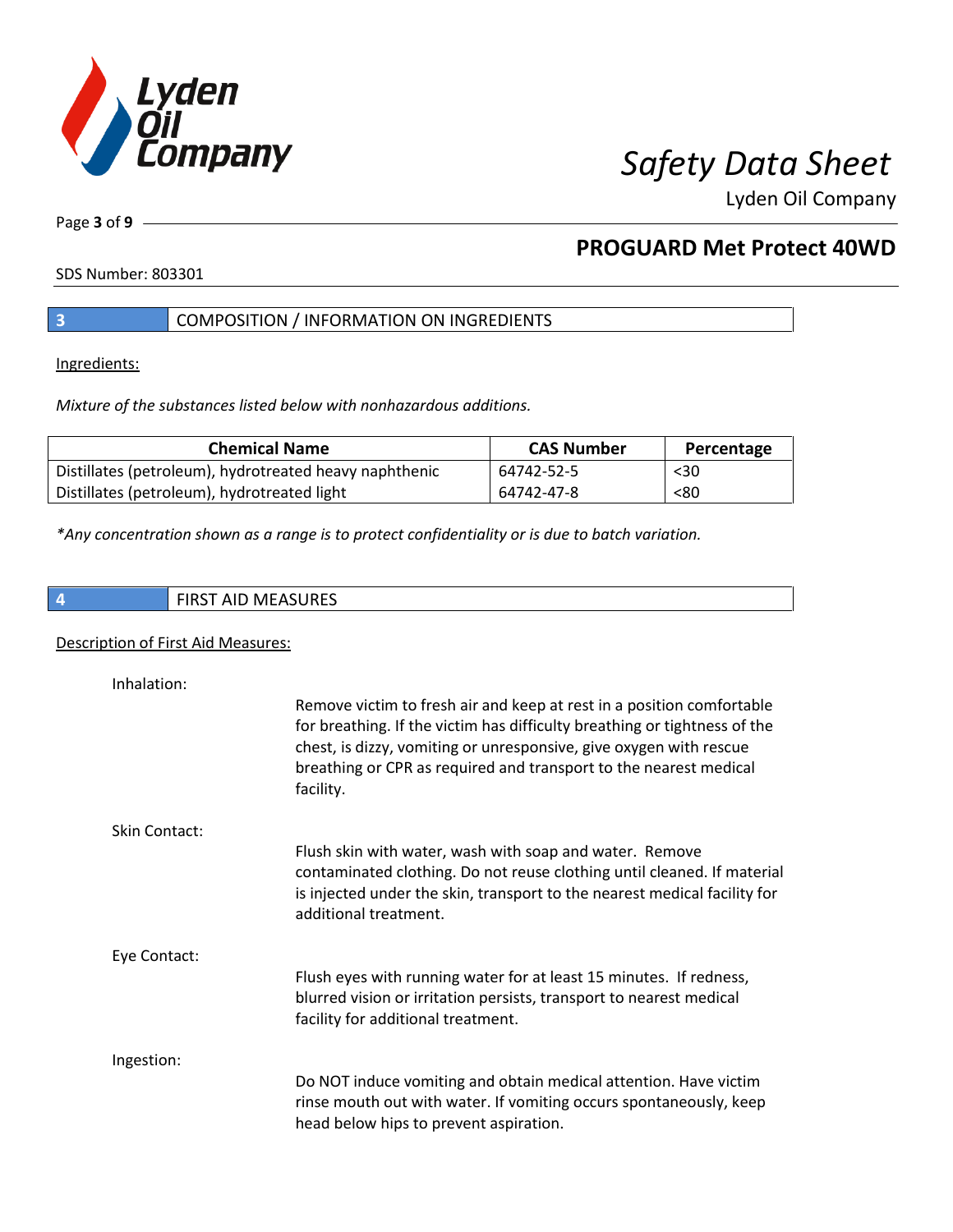

**PROGUARD Met Protect 40WD**

Lyden Oil Company

SDS Number: 803301

Page **4** of **9**

|                                 | Symptoms and Effects, both acute and delayed: | No further relevent data available.                                                                                                                                                                                                                                                                                     |
|---------------------------------|-----------------------------------------------|-------------------------------------------------------------------------------------------------------------------------------------------------------------------------------------------------------------------------------------------------------------------------------------------------------------------------|
| <b>Recommended Actions:</b>     |                                               | Treat symptomatically. Call a doctor or poison<br>control center for guidance.                                                                                                                                                                                                                                          |
| 5                               | <b>FIRE FIGHTING MEASURES</b>                 |                                                                                                                                                                                                                                                                                                                         |
|                                 | Recommended Fire-Extinguishing Equipment:     | Use dry powder, foam, or carbon dioxide fire<br>extinguishers. Water may be ineffective in fighting<br>an oil fire unless used by experienced fire fighters.                                                                                                                                                            |
| Possible Hazards During a Fire: |                                               | Procedures for an oil fire should be followed.                                                                                                                                                                                                                                                                          |
|                                 | <b>Recommendations to Firefighters:</b>       | Use self-contained breathing apparatus. Use foam<br>or dry chemical to extinguish fire. Water may be<br>used only to keep surrounding containers cool.<br>Firefighters should wear proper protective<br>equipment and self-contained breathing apparatus<br>with full face piece operated in positive pressure<br>mode. |
| 6                               | <b>ACCIDENTAL RELEASE MEASURES</b>            |                                                                                                                                                                                                                                                                                                                         |
| <b>Personal Precautions:</b>    |                                               |                                                                                                                                                                                                                                                                                                                         |

Avoid eye contact. Avoid repeated or prolonged skin contact. Personal protective equipment must be worn. Avoid contact with skin, eyes or clothing. Keep unprotected persons away.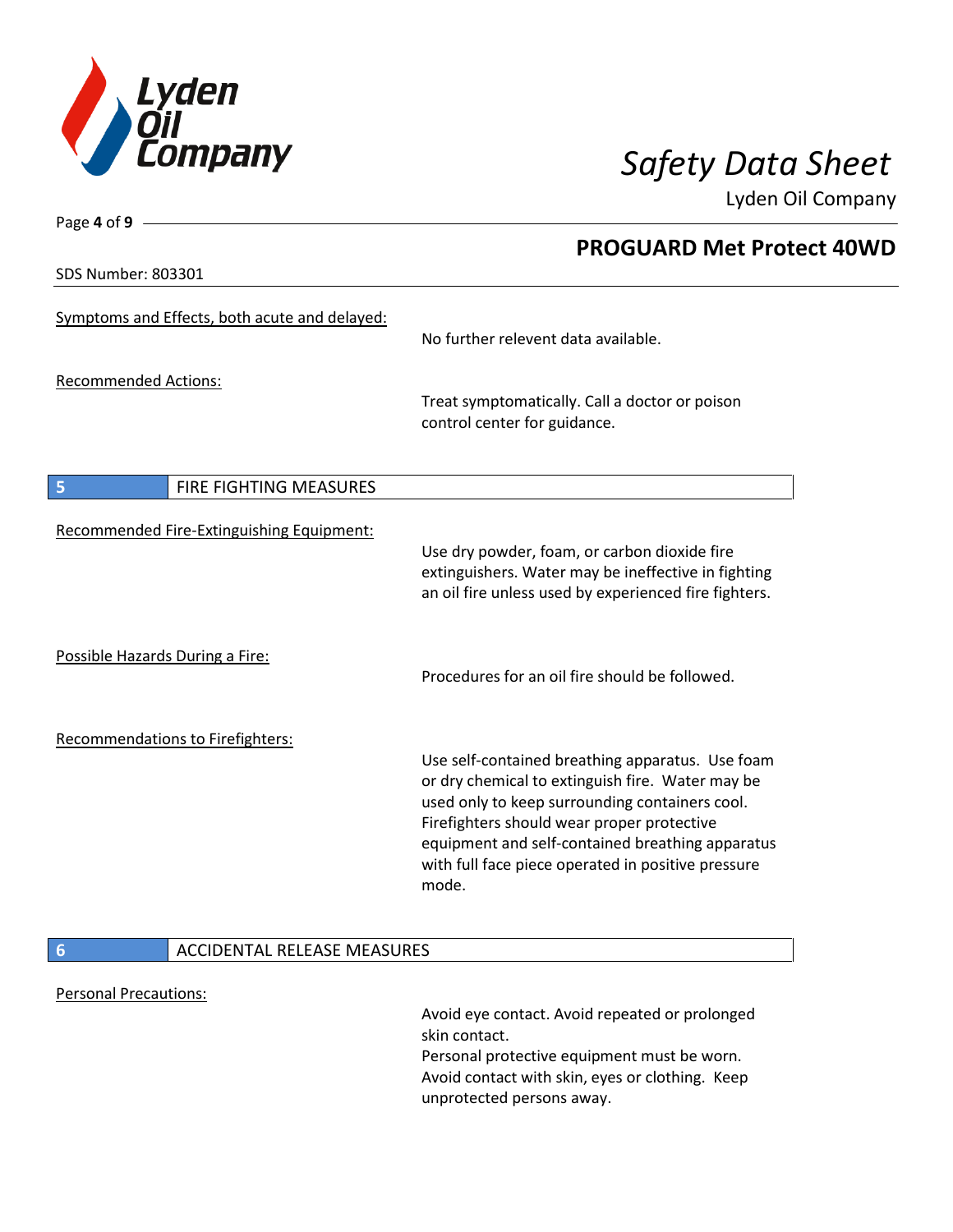

| Page 5 of 9                       |                                                    |                                                                                                                     |
|-----------------------------------|----------------------------------------------------|---------------------------------------------------------------------------------------------------------------------|
|                                   |                                                    | <b>PROGUARD Met Protect 40WD</b>                                                                                    |
| SDS Number: 803301                |                                                    |                                                                                                                     |
| <b>Emergency Procedures:</b>      |                                                    | Contain spilled material, collect in suitable and<br>properly labeled containers.                                   |
| <b>Environmental Precautions:</b> |                                                    | Do not allow to reach sewage system or any water<br>course.<br>Do not allow to enter ground waters.                 |
| Cleanup Procedures:               |                                                    | Pick up excess with inert absorbant material.                                                                       |
| $\overline{7}$                    | <b>HANDLING AND STORAGE</b>                        |                                                                                                                     |
| <b>Handling Precautions:</b>      |                                                    | Handle with care and avoid spillage on the floor.<br>Do not cut, weld, drill, grind, braze, or solder<br>container. |
| <b>Storage Requirements:</b>      |                                                    | Keep container tightly sealed.<br>Keep away from sources of ignition.                                               |
| 8                                 | EXPOSURE CONTROLS / PERSONAL PROTECTION            |                                                                                                                     |
| <b>Exposure Limits:</b>           | -Distillates (petroleum), hydrotreated naphthenic: |                                                                                                                     |
|                                   | OSHA TWA - 5mg/m <sup>3</sup> (oil mist)           |                                                                                                                     |
|                                   | -Distillates (petroleum), hydrotreated light:      |                                                                                                                     |
|                                   |                                                    |                                                                                                                     |

OSHA TWA  $-1200$ mg/m $3$ 

## Engineering Controls:

All ventilation should be designed in accordance with OSHA standard (29 CFR 1910.94).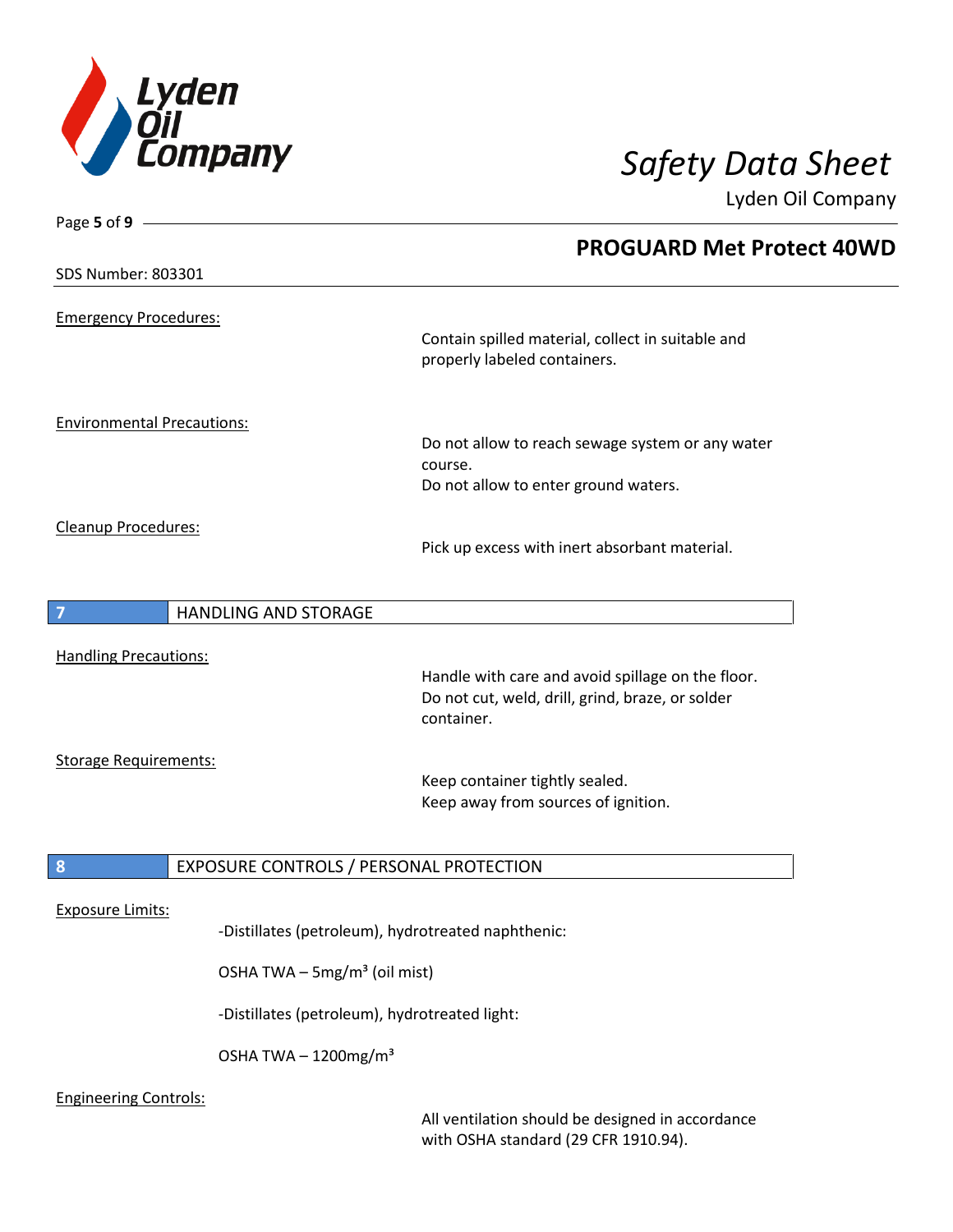

Page **6** of **9**

# **PROGUARD Met Protect 40WD**

### SDS Number: 803301

Personal Protective Equipment:

Keep away from foodstuffs, beverages, and feed. Immediately remove all soiled and contaminated clothing. Wash hands before breaks and at the end of work. Avoid contact with eyes and skin. Use safety glasses and gloves.

## **9 PHYSICAL AND CHEMICAL PROPERTIES**

| Color:                        | Amber                                         |
|-------------------------------|-----------------------------------------------|
| <b>Physical State:</b>        | Liquid                                        |
| Odor:                         | Characteristic                                |
| Odor Threshold:               | Data not available                            |
| pH:                           | Data not available                            |
| <b>Melting Point:</b>         | Data not available                            |
| <b>Boiling Point:</b>         | $>500^\circ$ F                                |
| <b>Boiling Range:</b>         | Data not available                            |
| Flash Point:                  | $144^\circ$ F                                 |
| <b>Evaporation Rate:</b>      | $<$ 1                                         |
| Flammability:                 | Combustible                                   |
| Flammability Limits:          | 1.3% Lower, 9.8% Upper at 68 °F in air        |
| Vapor Pressure:               | Data not available                            |
| Vapor Density:                | Data not available                            |
| <b>Relative Density:</b>      | 0.8235                                        |
| Solubilities:                 | Insoluble in water                            |
| <b>Partition Coefficient:</b> | Data not available                            |
| Auto-Ignition Temperature:    | Data not available                            |
| Decomposition Temperature:    | Data not available                            |
| Viscosity:                    | <14 mm <sup>2</sup> /sec (kinematic at 40° C) |

### **10** STABILITY AND REACTIVITY

Stability:

Stable under normal conditions.

Reactivity:

Not reactive under normal conditions.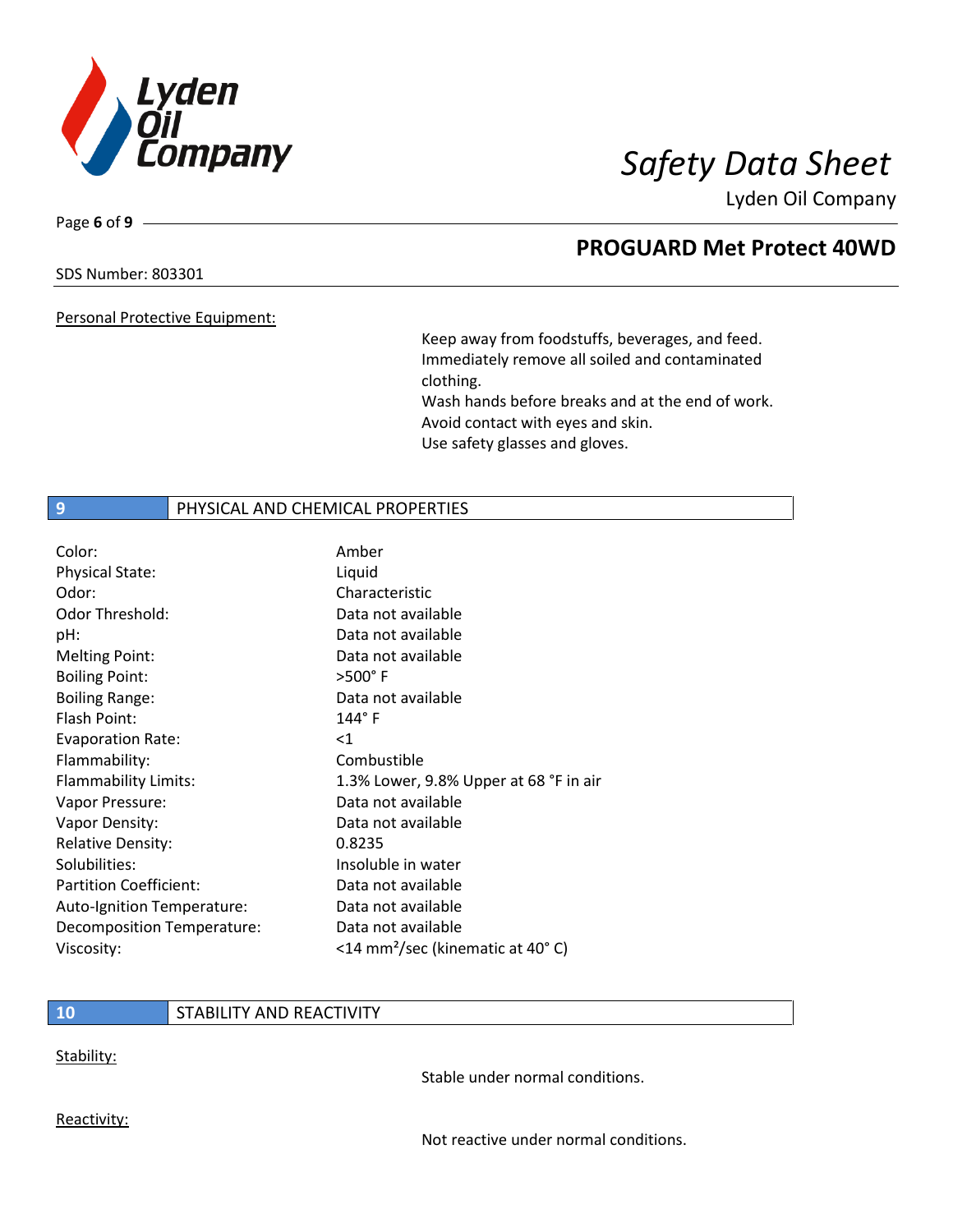

Page **7** of **9**

Lyden Oil Company

|                                |                                  | <b>PROGUARD Met Protect 40WD</b>                                                                                          |
|--------------------------------|----------------------------------|---------------------------------------------------------------------------------------------------------------------------|
| SDS Number: 803301             |                                  |                                                                                                                           |
| <b>Conditions to Avoid:</b>    |                                  | Extreme temperature, sparks, open flame, and                                                                              |
|                                |                                  | direct sunlight.                                                                                                          |
| <b>Hazardous Reactions:</b>    |                                  | No known hazardous reactions.                                                                                             |
| <b>Incompatible Materials:</b> |                                  | Strong oxidizers and strong reducing agents.                                                                              |
| <b>Decomposition Products:</b> |                                  | Oxides of carbon and hydrogen.                                                                                            |
|                                |                                  |                                                                                                                           |
| 11                             | <b>TOXICOLOGICAL INFORMATION</b> |                                                                                                                           |
| Routes of Exposure:            |                                  |                                                                                                                           |
|                                |                                  | Skin and eye contact are the primary routes of<br>exposure although exposure may occur following<br>accidental ingestion. |

Exposure Effects:

Measures of Toxicity:

Carcinogenic/Mutagenic Precautions:

Non-carcinogenic and not expected to be mutagentic.

This mixture can cause irritation, redness to the eyes. Prolonged and/or repeated skin contact may

swallowed and enters airways. Aspiration hazard. Mists and vapors may cause respiratory irritation

cause irritation/dermatitis. May be fatal if

,drowsiness and dizziness.

No test data available.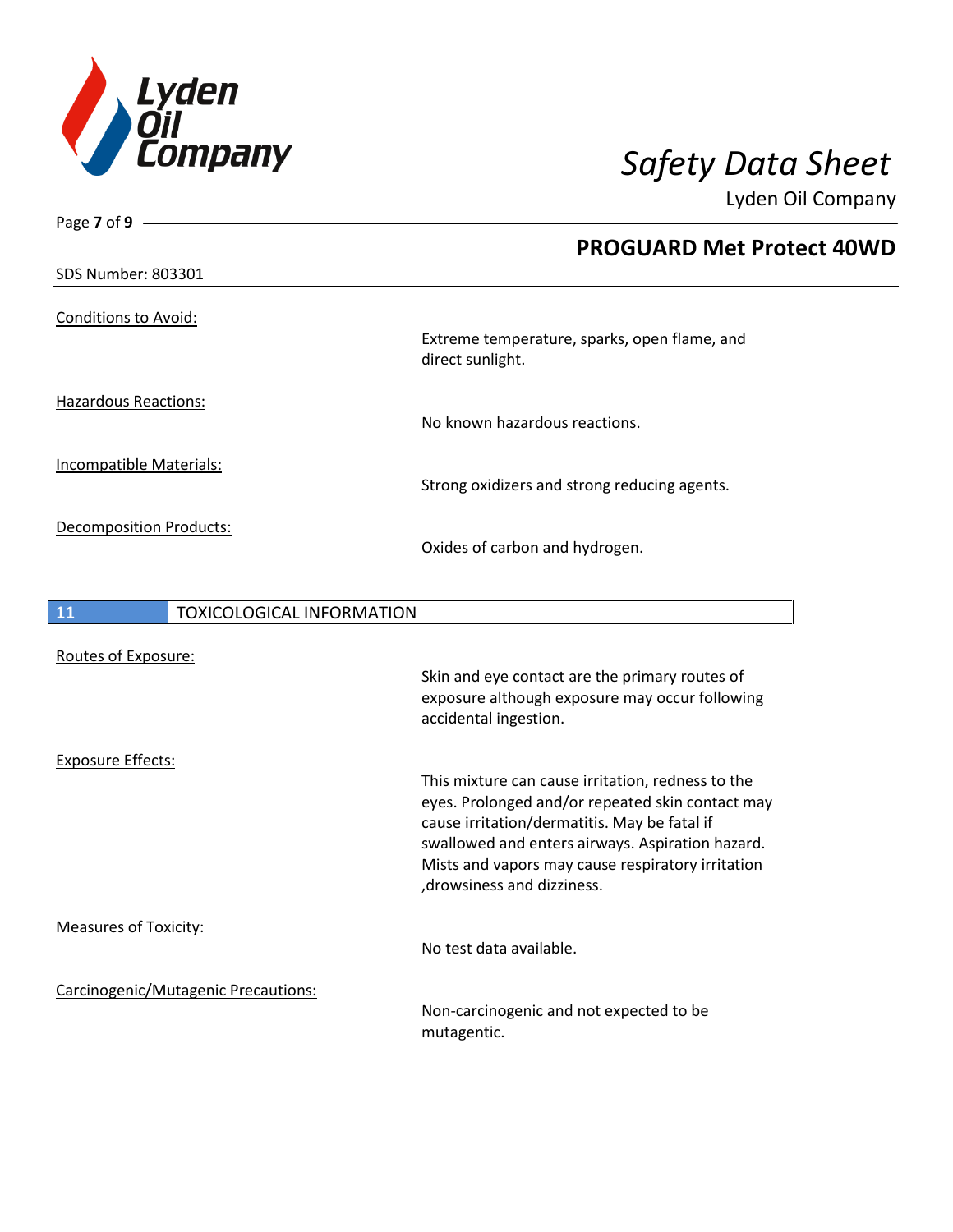

**PROGUARD Met Protect 40WD**

Lyden Oil Company

SDS Number: 803301

Page **8** of **9**

| $\overline{12}$                 | <b>ECOLOGICAL INFORMATION</b>                        |
|---------------------------------|------------------------------------------------------|
| <b>Ecological Precautions:</b>  |                                                      |
|                                 | Avoid exposing to the environment.                   |
| <b>Ecological Effects:</b>      |                                                      |
|                                 | No specific environmental or aquatic data available. |
|                                 |                                                      |
| <b>13</b>                       | DISPOSAL CONSIDERATIONS                              |
| Disposal Methods:               |                                                      |
|                                 | Dispose of waste material in accordance with all     |
|                                 | local, state, and federal requirements.              |
| <b>Disposal Containers:</b>     |                                                      |
|                                 | Use properly approved container for disposal.        |
| <b>Special Precautions:</b>     |                                                      |
|                                 | Do not flush to surface waters or drains.            |
|                                 |                                                      |
| 14                              | <b>TRANSPORT INFORMATION</b>                         |
| <b>UN Number:</b>               | NA1993                                               |
| <b>UN Shipping Name:</b>        | Combustible Liquid, N.O.S.                           |
| <b>Transport Hazard Class:</b>  | 3                                                    |
| Packing Group:                  | III                                                  |
| <b>Environmental Hazards:</b>   |                                                      |
|                                 | Data not available                                   |
| <b>Bulk Transport Guidance:</b> |                                                      |
|                                 | Data not available                                   |
| <b>Special Precautions:</b>     |                                                      |
|                                 | Data not available                                   |